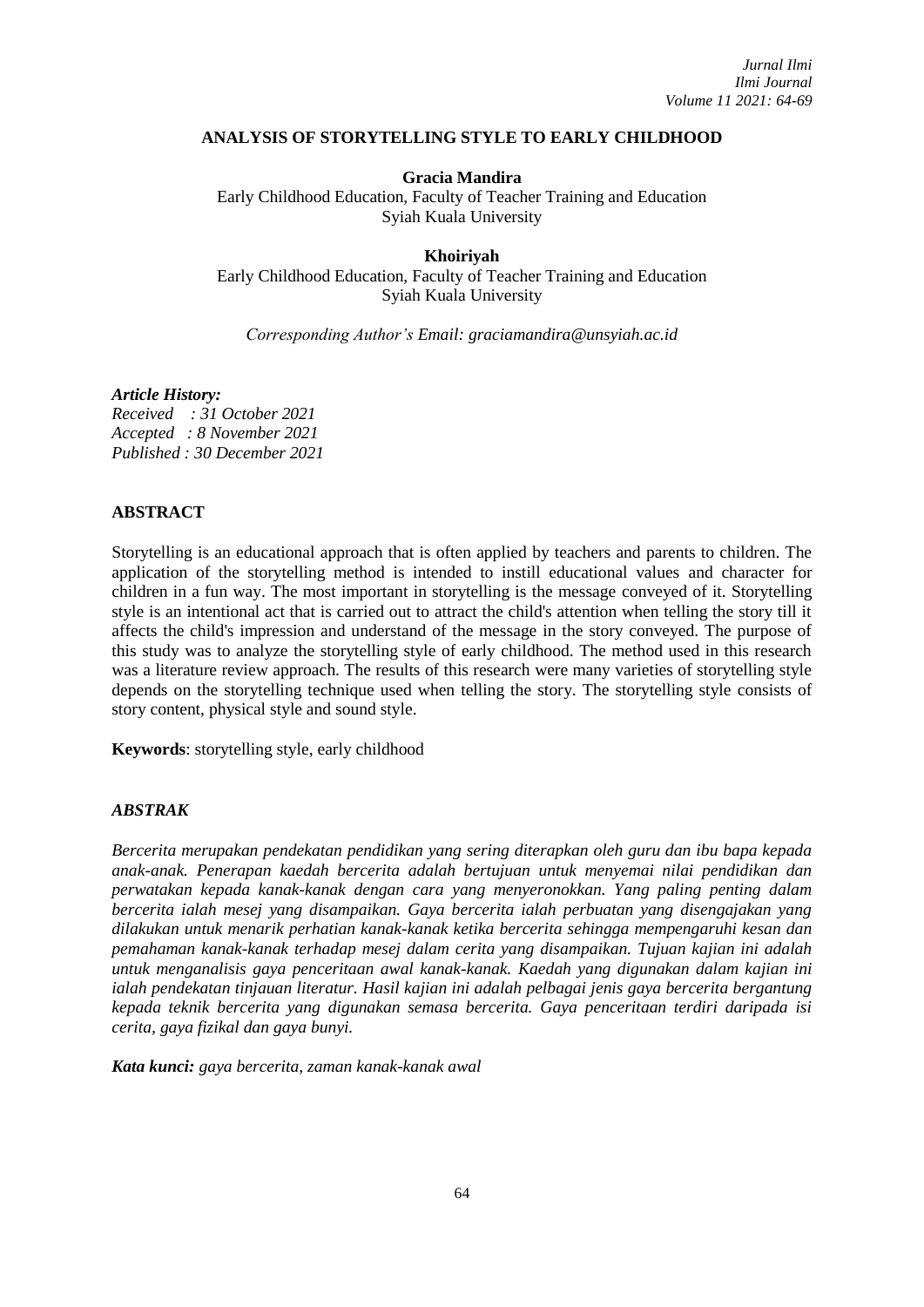#### **INTRODUCTION**

Early childhood is children aged 0-6 years who are in period of golden age. Developmental stimulation in the period is very necessary. Furthermore, this period can more easily receive, absorb, store, and model all the information. A study found that people can remember childhood events when they experienced disappointments, triumphs, positive or negative experiences and will affect their adulthood (Camahalan, F. M.: 2014). It can happen because they have experience in a deep impression.

Storytelling is one of the methods commonly applied to early childhood in introducing the values of life, education and character. Delfi Elfiza (2017) states that the message contained in the story is believed to obtain a soul-touching impression. Also, it related to the storytelling style and the atmosphere when children listen a story. If a story is told well, it will provide a deep impression to child for a long time, even the experience of listening story in childhood period can be remembered by them until adulthood.

The storytelling style needs to be known by parents and teachers who apply the storytelling method to early childhood, so that the storytelling method becomes more interesting and the purpose of the story is conveyed well. However, studies on the analysis of storytelling styles are not widely available. There are only many available journals that discuss storytelling methods in general. Therefore, the objective focus of this study is to analyze the storytelling style of early childhood. It is hoped that from this research many parents or teachers will know the storytelling style for early childhood and apply it when doing storytelling activities.

# **METHODOLOGY**

This study used a literature review which is an important part of a study. Literature review is a research by collecting data on scientific writings. The research object in this study is literature for purposing to solve a problem in depth with appropriate library materials (Sanusi, 2016). The library materials used from scientific journals, books, articles and other relevant sources.

The data analysis technique in this study used content analysis techniques. According to Fraenkel & Wallen (2019), content analysis is a technique that allows researchers to examine human behavior indirectly through the analysis of their communications such as: books, texts, newspapers, essays, articles, magazines and all types of communication that can be analyzed.

#### **LITERATURE REVIEW**

The storytelling method is very close in children field. If you are studying about early childhood education, surely hear about the storytelling method. Basically, the storytelling technique has been applied by the previous community when conveying information from generation to generation. Haven's research (2014) stated that when ancestors tell stories, they share stories and foster important historical, factual, social and ecological information in the stories. The previous stories were told to create culture and history in this period. In addition, the delivery of information or messages with the storytelling method is very suitable for children. A story can knit human hearts and affect their feelings and lives (Syahraini Tambak, 2016).

Storytelling not only serves as entertainment, but also be used for educational purposes. The storytelling method applied to children has used to deliver messages in the form of moral values, character and to improve language development. Marlen et. al. (2014) stated that the storytelling method is conveyed to children in order to understand, appreciate and practice religious teachings as well as can communicate well in everyday life.

The storytelling method has various benefits that have an impact in the future because each story has a message can change thinking way. Syahraini Tambak (2016) said that storytelling material must be able to teach children to take lessons because there are great benefits to ponder and lesson in every story content. Meanwhile, the story provides an image in imagination form in a person's mind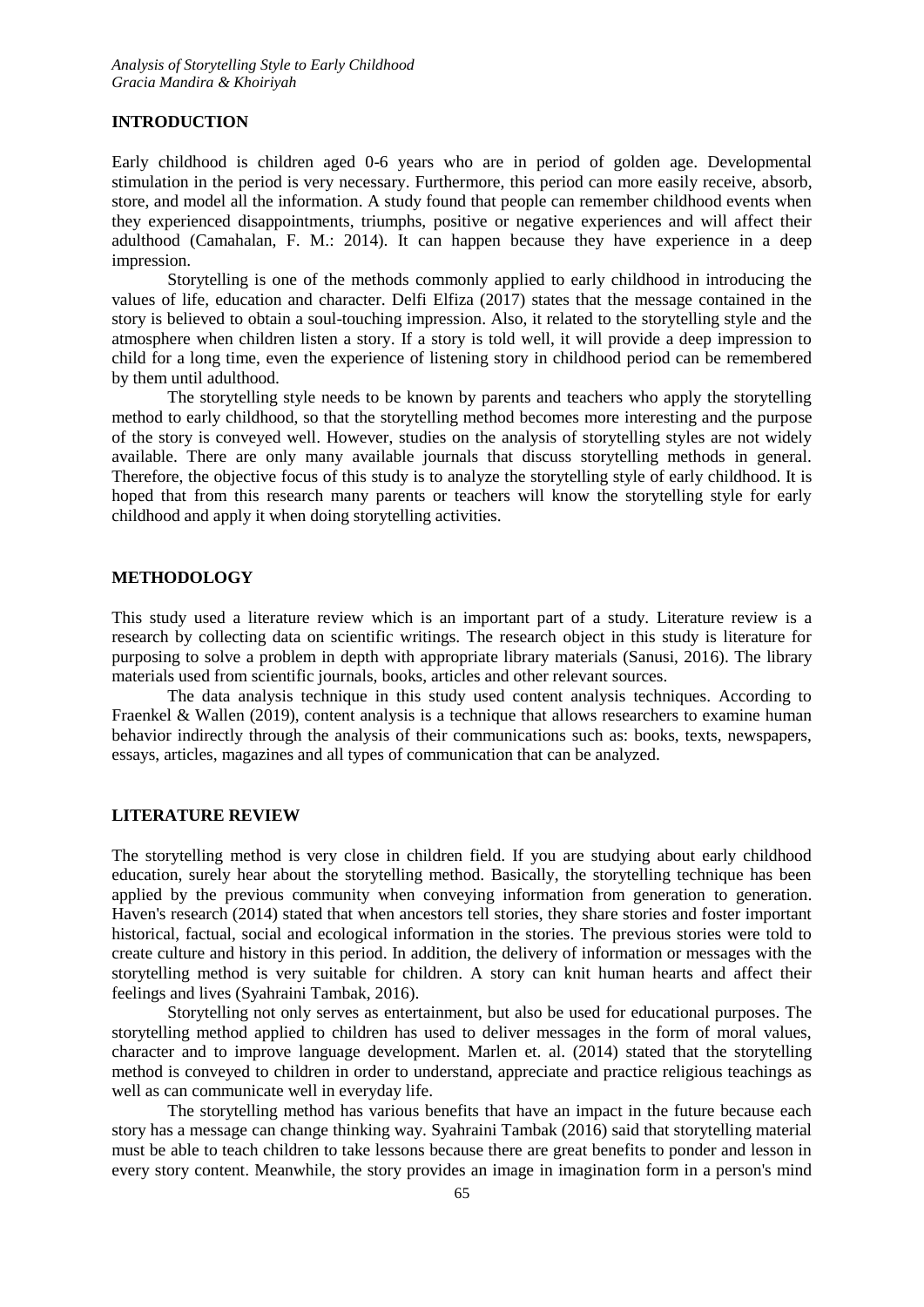that sends messages to understandable and memorable. Furthermore, Khoo (2014) also said that various examples of human success and failure shown through the characters in the story in order to children can learn positive values.

Children are imitators who will naturally imitate the characters in their environment such as teachers, parents, siblings and friends. Storytelling activities obtain messages to children about characters that can be used as role models and be imitated such as telling stories about the apostles, companions of the prophet, heroes, etc. Munif Chatib (2016) states that there must be no children's generation who do not have figures to emulate. For this reason, the storytelling method has the benefit of introducing exemplary figures to children.

### **RESULT**

#### **Storytelling Style**

Accordance of telling stories with children's imaginations can provide a good understanding of the message conveyed. Pebri Damaryanti et al (2017) indicated that the storytelling method is an activity to tell information that contains imaginary events and character values. Meanwhile Riwayati Zein and Vivi Puspita (2020) stated that storytelling is an art of using language, vocalizations and physical movements as well as gestures in explaining the description of a story more specifically to children.

Storytelling style should attract the children's attention when telling the story intentionally. According to Syahraini Tambak (2016) storytelling style, intonation, expression and clear pronunciation are an important part in storytelling for facilitating children's absorption, understanding of the values contained in stories and developing children's imagination. Everyone has their own storytelling style than others. Haven (2000) states that there is no best style in storytelling because each style has advantages and disadvantages, but storytelling style can be identified from the elements of storytelling style, namely story content, physical style elements and sound style elements. The way of a person's storytelling style will have an impact on their impression and memory for the story.

#### **Story Content**

Story content is means the content of the story, the way how the story is told, the disposition towards the climax and the explanation of the characters in the story. Nur Syamsiah and Andri Hardiyana (2022) indicated that early childhood generally will feel bored quickly and find it difficult to concentrate if they are not provided interesting filed. When telling the climax of the story can be interspersed with various interactions with children such as questions and answers, singing, ice breaking, and short games to attract children's attention. According to Suppiah Nachiappan (2015) adults need to instill curiosity and encourage question and answer when interacting with children depending their understanding. Meanwhile Munif Chatib (2016) suggested that answering children's questions with fun imaginations because children love imagination. When telling stories, the interaction between the storyteller and the children is one to determine the child's impression of the delivery of the story and the message in the story content.

Interactive storytelling activities are carried out to stimulate children's ability to think about the various meanings and values of life in story contain messages. According to Tadkiroatun Musfiroh (2008) interactive stories give children the opportunity to choose a storyline and educators determine the consequences of each chosen path. The style of storytelling is intended to provide an impression on the listeners of the story in order they can understand the meaning of the story being conveyed.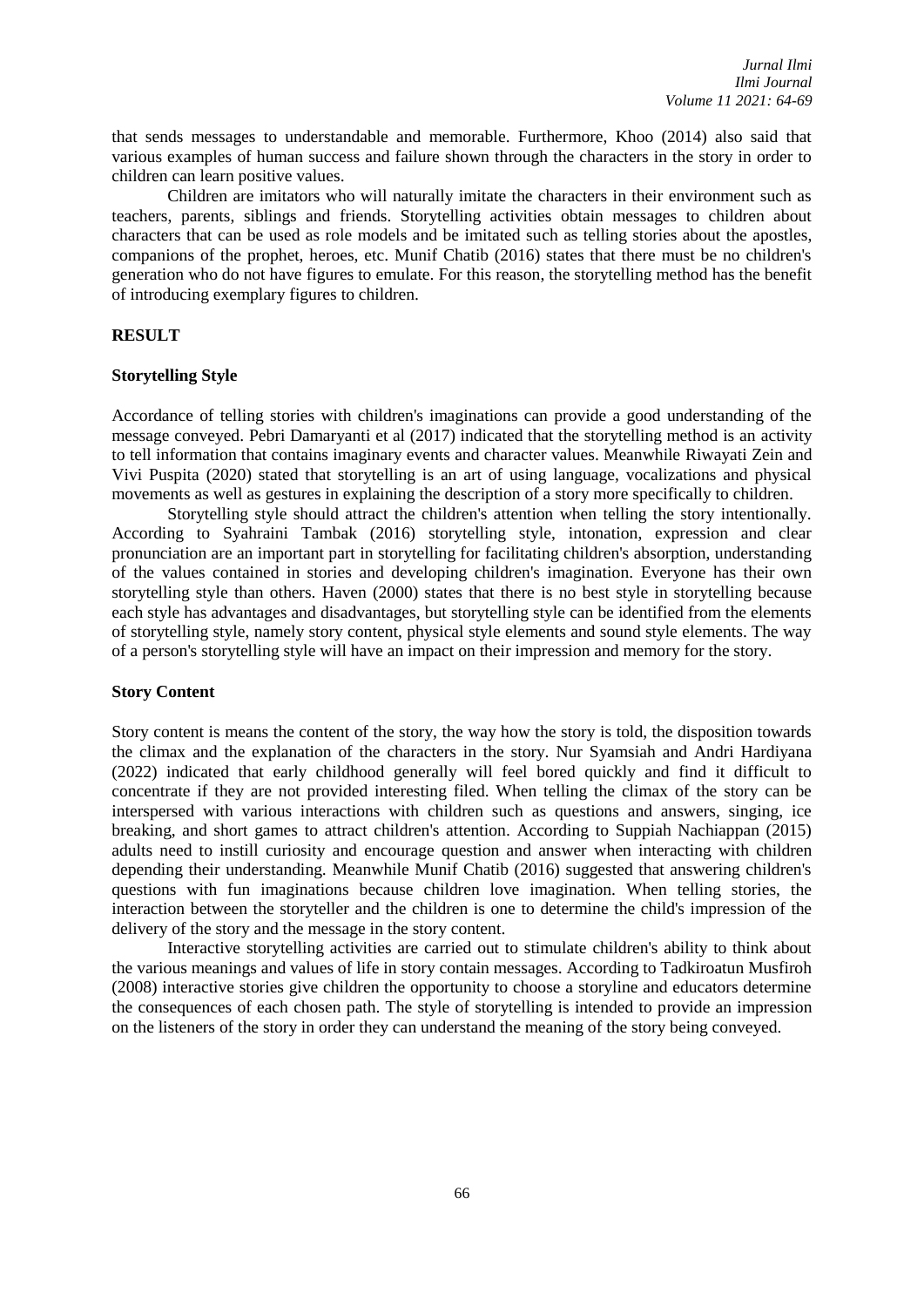# **Physical Style**

Physical style is the body movements that created when telling a story, such as moving the hands, body and facial expressions. This physical style is done to provide an overview of the story being told. Yohanes, et. al (2018) states that children can receive on the stimuli in using words form, movements and pictures to describe the situation in the story. Physical style in storytelling is influenced by the storytelling technique. However, if different storytelling techniques, surely it will be different physical styles. Here are some storytelling techniques with different physical styles:

## 1. Storytelling without tools

Storytelling without tools do not using any tools or media when telling stories to children. Physical styles such as body gestures and facial expressions will play a major role. Lwin (2016) states that voice and movement modulation that is properly synchronized by the storyteller can help maintain children's interest throughout the storytelling process. Otherwise, the movements are created by the narrator to describe the story in arouse children's imagination. For example, in description the character of an elephant, the narrator performs movements that appear as if he is an elephant with a large and heavy body.

# 2. Storytelling with tools

In this storytelling technique, the narrator uses props when telling stories. These props such as hand puppets (puppets), finger puppets, origami paper and others. According to Monica Hotma Elya (2020) hand puppets can be characters in the story that will be delivered. The physical style used by the storyteller when telling stories with props is certainly different from telling stories without tools. When telling stories without tools, the narrator can make body movements to describe the characters in the story. However, if the narrator perform with props, the child's will focus on the storyteller's gestures and props. For this reason, when telling stories with props, the focus of the movement is shifted to the props. For example, when telling stories with puppets, the narrator will show the movement of the puppets to describe the story.

# 3. Reading story

Storytellers can read stories from age-appropriate books. Early childhood will usually prefer picture story books. Most of the children's story books contain good or bad actions of the characters (Titien D. S. and Retno W. S., 2012). When reading a picture story book, it is important to pay attention of the narrator movements. The picture story book will contain pictures for describing the characters in the story, so focus on movements such as pointing at the picture book, bringing the picture book closer to the child and not exaggerating expression.

# **Voice Style**

Voice style is high or low voice, size and the pressure of the voice when telling a story. Mulyanto, Sujana and Hafidah (2018) state that storytelling is a communication process that occurs between the narrator and the listener. The style of voice that is included in the communication process has an important role in describing the characters and storyline. According to Syahraini Tambak (2016) narrators can imitate various of animal sounds so that when they hear the imitation of the sound, the child can imagine the shape of the animal. For example, the storyteller can use a large voice to describe a large character such as an elephant and use a small voice when describing a small character like an ant.

The intonation of voice can be used in voice style when telling stories. The voice style with high or low tone voice intonation can describe far or near characters as well as present the emotional of the characters in the story. Syahraini Tambak (2016) added that the alteration in the ups and downs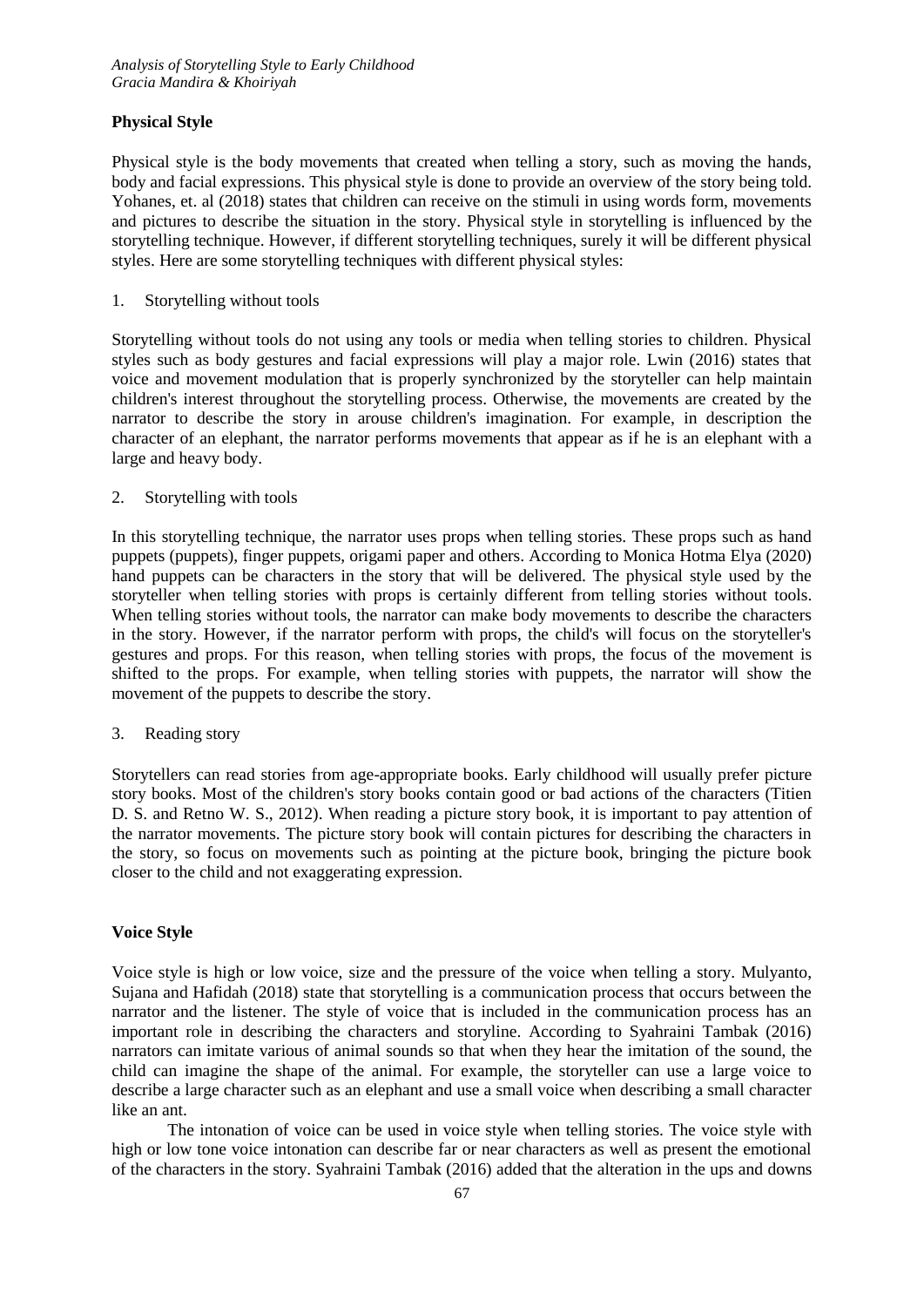of voice intonation in storytelling must be in accordance with the events in the story. Meanwhile, the differences of voice variations can clarify the characters in the story, such as grandfather, grandmother, father, mother, cat, mouse and etc.

### **CONCLUSION**

Storytelling style is part of the storytelling method must be considered of storytelling activities and the achievement of activity goals. Storytelling style consists of story content, physical style and voice style. They can be different for each storyteller. The story content is started with choosing appropriate story for the children and the way convey the story. The physical style is used by the storyteller that should be adjusted to the storytelling technique. The storyteller can choose the most mastered storytelling technique in order to convey the story comfortably. Meanwhile, the voice style is used to clarify the storyline and to describe of the characters in the story. This research can be a reference of knowledge for parents and teachers to apply an appropriate storytelling style for early childhood. Meanwhile, this research still needs to be developed to provide wider results.

### **REFERENCES**

- Camahalan, F. M. G. (2014). Recalling childhood memories: An instructional approach using grounded theory. *Journal of Instructional Pedagogies*, *14*, 1-18.
- Delfi Eliza. (2017). Pengembangan model pembelajaran karakter berbasis cerita tradisional Minangkabau untuk anak usia dini. *Pedagogo: Jurnal Anak Usia Dini dan Pendidikan Anak Usia Dini, 3* (3b), 153-163.
- Fraenkel, J. R., E. Wallen & H. Hyun. (2019). *How to design and evaluate research in education (10th Ed)*. New York: Mc. Graw Hill.
- Haven, K. (2000). *Super simple storytelling: A can-do quide for every classroom, everyday*. Englewood: Libraries Unlimited.
- Khoo Bee Lee. (2014). *Bimbingan dan kaunseling kanak-kanak*. Puchong: Penerbitan Multimedia Sdn. Bhd.
- Lwin, S. M. (2016). It's story time! Exploring the potential of multimodality in oral storytelling to support children's vocabulary learning. *Literacy UKLA, 50* (2).
- Marlen T., Ign I. S. & Luh A. T. (2014). Penerapan Metode Bercerita Menggunakan Media. *E-Journal PG-PAUD Universitas Pendidikan Ganesha*, *2* (1).
- Monica Hotma Elya. (2020). Pengaruh metode bercerita dan gaya belajar terhadap kemampuan berbicara anak usia dini. *Jurnal Obsesi: Jurnal Pendidikan Anak Usia Dini, 4* (1), 302-315.
- Munif Chatib. (2016). *Parents learn: biarkan anak bertanya*. Bandung: Kaifa.
- Nur Syamsiyah dan Andri Hardiyana. (2022). Implementasi metode bercerita sebagai alternatif meningkatkan perkembangan bahasa anak usia dini. *Jurnal Obsesi: Jurnal Pendidikan Anak Usia Dini, 6* (3), 1197-1211.
- Pebri Damaryanti, I Mede Tegeh & Rahayu Ujianti. (2017). Efektifitas metode bercerita dengan media boeka wayang terhadap kemampuan bercakap-cakap anak kelompok B di TK Widya Sesana Sangsit 2016/2017. *E-Journal Pendidikan Anak Usia Dini Universitas Pendidikan Ganesha*, *5* (1).
- Riwayati Zein dan Vivi Puspita. (2021). Model bercerita untuk peningkatan keterampilan menyimak dan berbicara anak usia 5-6 tahun. *Jurnal Obsesi: Jurnal Pendidikan Anak Usia Dini, 5* (2), 1199-1208.
- Sanusi Anwar. (2016). Metodologi Penelitian Bisnis. Cetakan Keenam. Jakarta: Salemba Empat.
- Syahraini Tambak. (2016). Metode bercerita dalam pembelajaran pendidikan agama Islam. *Jurnal Al-Thariqah, 1* (1), 1-26.
- Suppiah Nachiappan. (2015). *Panduan pendidikan awal kanak-kanak: Teori, model, kaedah dan aktiviti ke arah perkembangan kognisi*. Tanjong Malim: Universiti Pendidikan Sultan Idris.